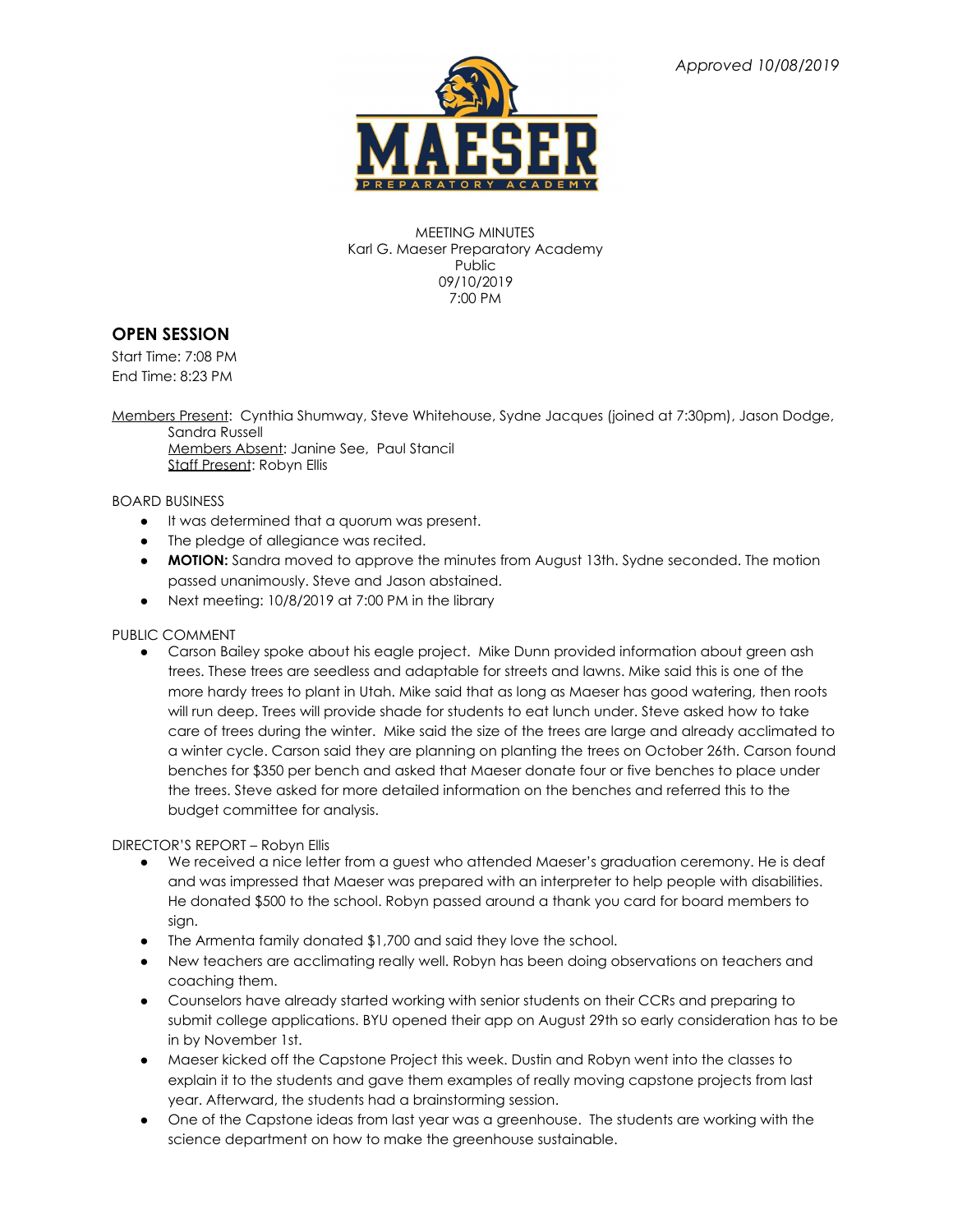- Cynthia asked how wrestling was going. Robyn said there is interest; however, we may not have a coach, which means we may not have a team.
- Independent Study proposals for Winterim are due next week.

# DISCUSSION & APPROVAL

- Robyn recommended to match the Utah State Archives general retention schedule for financial records of 4 years. It needs to match our bond requirements. We will defer this to October.
- Discussion of Economizer/Thermostat Efficiency Project. Steve said the budget committee considered two proposals and is recommending using the economizer from Gunthers. This will give us a 20% savings on our bill with a lifetime warranty. The net cost, out of pocket, will be \$3,100. Project price is \$38,900. Rocky Mountain Power will give us a \$19,000 rebate. Dominion Energy will give us a \$3,000 rebate. And Gunthers will give us a \$13,000 rebate. **MOTION:** Sydney moved to approve. Jason seconded. The motion passed unanimously.
- **MOTION:** Steve moved to approve Winterim budgets as reviewed by Sam Urie. Sandra seconded. The motion passed unanimously.
- **MOTION:** Jason moved to approve the updated 2019-2020 Fee Schedule to accomodate for the Ultimate Frisbee membership fee increase. Sydne seconded. The motion passed unanimously.
- **MOTION:** Steve moved to approve Carson's Eagle project as far as the tree planting with the bench portion of the project going to budget committee for review. Jason seconded. The motion passed unanimously.
- P&P policy was deferred to next month (the 1100-1403). Cynthia wanted to remove Mountainville's template because we don't want to adopt Mountainville's procedures. Cynthia suggested that we create a work committee to create the P&P Manual.
- **MOTION:** Steve moved to approve the updated overall payroll budget. Jason seconded. The motion passed unanimously.
- **MOTION:** Steve moved to approve Grammar Fix-it as recommended by the Curriculum Committee. Sandra seconded. The motion passed unanimously.
- **MOTION:** Steve moved to approve the revised DYAD list as recommended by the Curriculum Committee. Sandra seconded. The motion passed unanimously.
- **MOTION:** Sandra moved to approve the Broadway Rocks song list as amended. Steve seconded. The motion passed unanimously.
- Discussion of FERPA and data security training for the Board. Robyn asked the board members to go to section 7100 of the P&P manual, under the title *The Data Governance Plan* which was approved in June 2018. Cynthia reminded board members about the annual trainings that were done last year. Cynthia asked the board members to fill out the Non-disclosure/Ferpa training documents when they finish the training, then give them to Corey, who will keep them on file. Robyn has invited board members to a Google Classroom they can access from their Maeser accounts which contains the compliance, FERPA and data security trainings. Robyn also provided copies of the FERPA training. Corey will create an overall list for the board members to sign and date when they complete the trainings.

# FACILITIES / MAINTENANCE – Jason Dodge

● Jason is talking to Pontus architecture to create renderings for the new auditorium.

# WINTERIM – Sandra Russell & Janine See

- The catalog was posted. Sandra said the objectives, requirements and expectations have been spelled out. It is very good!
- Robyn said they are reminding students that independent study requires an initial proposal. Sandra said the requirements are much more stringent now.